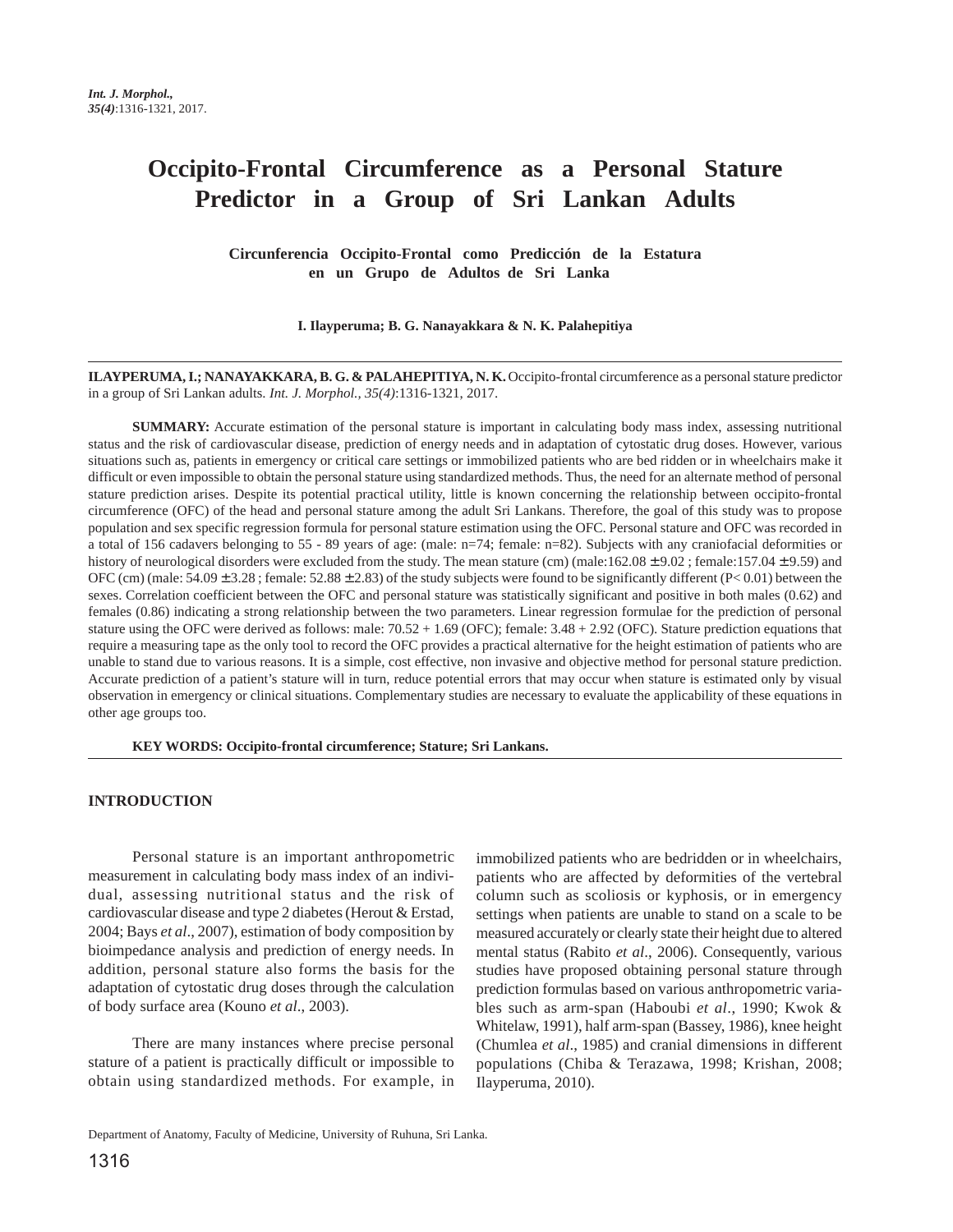Head circumference or the occipito-frontal circumference (OFC) is the greatest of the cranial dimensions which passes around the forehead anteriorly and the external occipital protruberance posteriorly (Williams *et al*., 2000; Krishan). It is a routine part of the physical examination of a child and is of great importance in detecting abnormal patterns of cranial growth (Harper *et al*., 1984).

Evidence shows a clear racial trend in the cranial dimensions and cephalic indices among different populations such as, Caucasians, Indians, Turkman and native Farsgroups, Kosov and Albanians, Iranians, Japanese, Serbs, Greek, Bulgarians, Mapuche individuals in Chile, Nigerians, Caucasians and Sri Lankans (Okupe *et al*., 1984; Obikili & Singh, 1992; Kasai *et al*., 1993; Abolhasanzadeh & Farahani, 2003; del Sol, 2005; Rexhepi & Meka, 2008; Ilayperuma, 2011). Therefore, knowledge on the cranial morphometry is important in the study and comparison of the crania of populations from different racial, geographic and dietary backgrounds. Such information is also useful in studies of primate phylogeny. In clinical practice, population and age specific data on cranial dimensions gives an indication of the growth and development of an individual and also any abnormalities of cranial size and shape (Harper *et al*.).

As the cranial dimensions are influenced by the race, sex and age of an individual, the need for race, age and sex specific formulae is also proved beyond doubt (Krishan). It is important that predictive formulas are valid for a particular population in which they will be used so that the equations cover the characteristics of that population.

Despite its significance and potential practical utility, little is known concerning the relationship between head circumference and personal stature among adult Sri Lankans, inhabitants of the South Asian country. Hence, the goal of this study was to propose population and gender specific regression models for stature estimation using the occipitofrontal circumference of the head.

### **MATERIAL AND METHOD**

This study was conducted on total of 156 cadavers donated to the Department of Anatomy, Faculty of Medicine, University of Ruhuna, Sri Lanka. Only the subjects without any craniofacial or vertebral column deformities were included in the study. All the study subjects were belonging to the same ethnic group and they were from different parts of the island belonging to different socioeconomic status. The age of the subjects ranged from 55 - 89 years.

The personal stature was recorded as the straight distance between vertex of the skull and the heel of the foot. Head circumference data were recorded as the maximum circumference of the head measured from just above the glabella to the area near the top of the occipital bone (opisthocranion) (Krishan). Both measurements were taken using a flexible steel measuring tape capable of measuring to the nearest 0.1 cm. All the measurements were recorded at a fixed time between 14.00 – 16.30 hours to eliminate discrepancies due to diurnal variation. All the measurements were repeated thrice and the mean was taken for further analysis. Furthermore, the measurements were recorded by the same person to minimize the errors in methodology.

Results were expressed as mean ± SD and analyzed using the Statistical Package for Social Sciences (SPSS), 15th version. A comparison of the mean values between the genders was performed using the t-test. P value  $< 0.01$ was considered statistically significant. The strength of association between the head circumference and personal stature was measured by the Pearson's correlation coefficient. Equations for stature estimation were obtained by linear regression analysis.



Fig. 1. A. Sex differences in personal stature. B. Sex differences in OFC.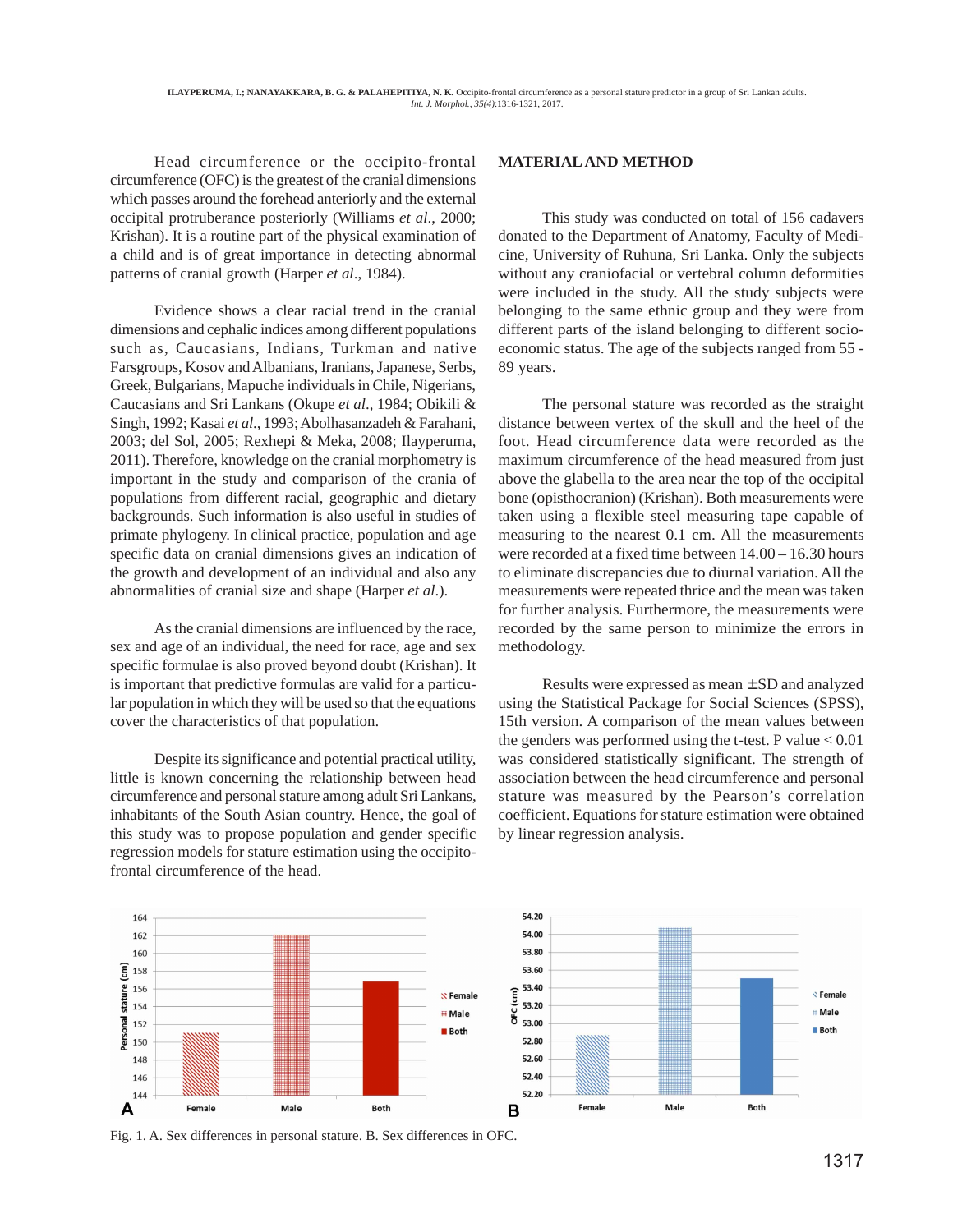## **RESULTS**

The mean ages of the study subjects (male:  $75.49 \pm$ 7.69; female:  $74.66 \pm 5.091$ ) were not significantly different between the sexes (Table I). Sex differences with respect to personal stature and occipito-frontal circumference was found to be significantly larger in males compared to females (P<0.01) (Table I, Figs. 1A & 1B).

A linear regression analysis was performed for estimation of personal stature using the OFC as an independent variable. Pearson's correlation coefficient was used to examine the relationship between OFC and personal stature according to the sex. Correlation coefficient between the personal stature and OFC was found to be statistically significant and positive in both males (0.62) and females (0.86). Scatter plots and linear regression lines demonstrating the relationship between personal stature and OFC are illustrated in Figures 2A, B & C. Linear regression formula for the prediction of stature using head circumference were derived as follows:

Regression equation for prediction of stature from OFC:

For male: 70.52 + 1.69 (OFC); For female: 3.48 + 2.92 (OFC); For both male and female (combined): 25.91 + 2.45 (OFC).



Fig. 2. A. Scatter plot and regression line demonstrating the relationship between personal stature and OFC (cm) in males. B. Scatter plot and regression line demonstrating the relationship between personal stature and OFC (cm) in females. C. Scatter plot and regression line demonstrating the relationship between personal stature and OFC (cm) in both males and females.

Table I. Characteristics of the study subjects.

| Parameter              | Female            | Male               | <b>Both</b>        |
|------------------------|-------------------|--------------------|--------------------|
| <b>Total Number</b>    | 74                | 82                 | 156                |
| Age range (years)      | $68 - 83$         | $55 - 89$          | $55 - 89$          |
| Mean age (years)       | $74.66 \pm 5.09$  | $75.49 \pm 7.69$   | $75.10 \pm 47.13$  |
| Body height range (cm) | $165.7 - 131$     | $180.5 - 145$      | $180.5 - 145$      |
| Mean body height (cm)  | $157.04 \pm 9.59$ | $162.08 \pm 9.02*$ | $156.84 \pm 10.79$ |
| $OFC$ range $(cm)$     | $58.5 - 50$       | $60 - 43.2$        | $60 - 43.2$        |
| Mean OFC (cm)          | $52.88 \pm 2.83$  | $54.09 \pm 3.28*$  | $53.51 \pm 3.13$   |
|                        |                   |                    |                    |

 $*$  P < 0.01

## **DISCUSSION**

The present study provides updated data pertaining to the occipito-frontal circumference of the head and its correlation with the personal stature in an adult group of Sri Lankan population. The current findings highlight the importance of taking into consideration the personal stature together with the OFC as structural characteristics evolve with age both during development and adulthood.

Several rare conditions have been identified where macrocephaly persists into adulthood: Cowden disease, tuberous sclerosis, neurofibromatosis type 1, Weaver syndrome, Sotos syndrome, autism spectrum disorder (Winter & Baraitser, 1996; Williams *et al*., 2008; Nguyen *et al*., 2012). It is also important to note that adult patients with autism spectrum disorder displayed a statistically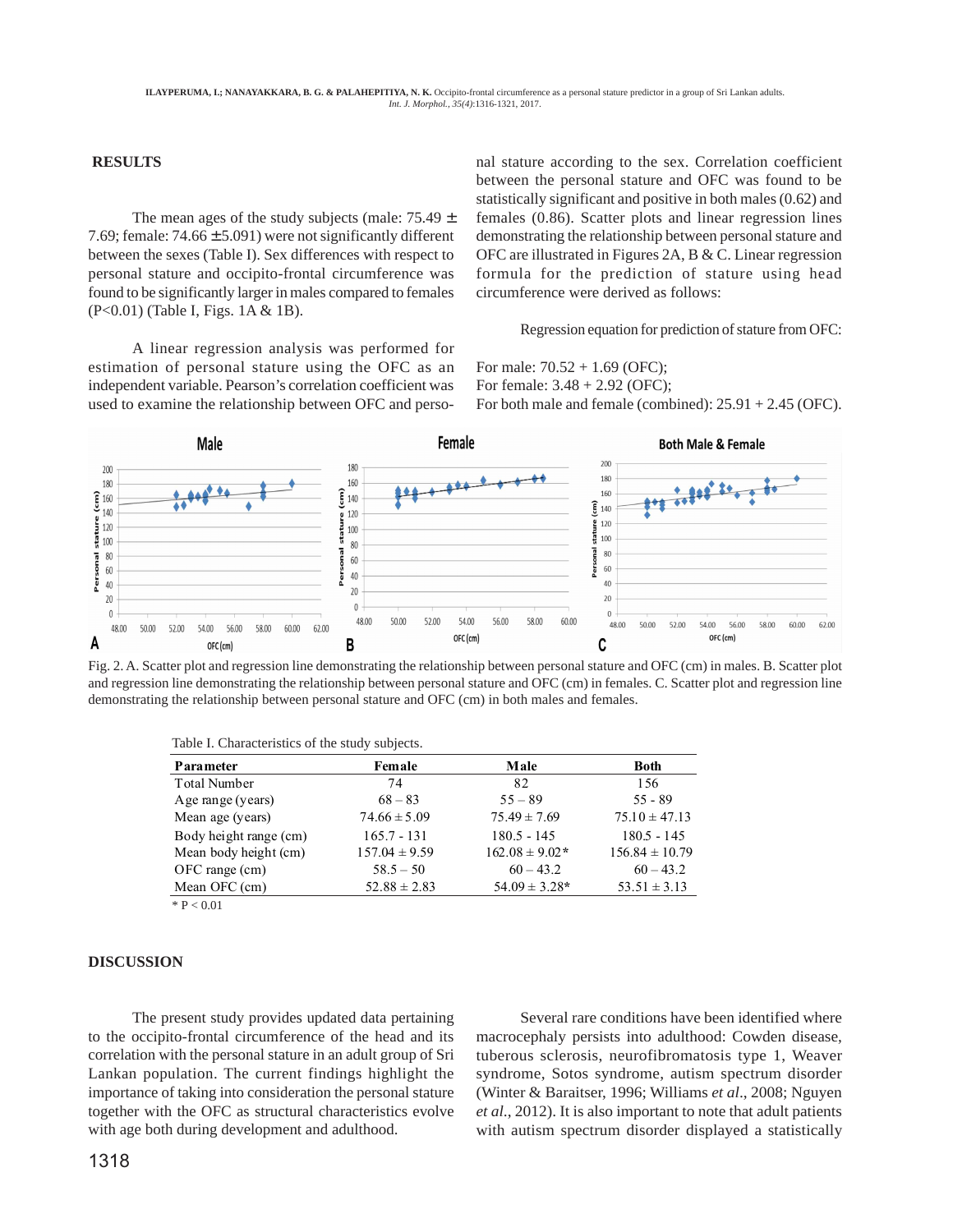significant increase in OFC relative to norms (Nguyen *et al*.). Therefore, measurements of OFC play a vital role in the diagnosis of such conditions in adulthood (McCaffery & Deutsch, 2005). In addition, some of these syndromes, like tuberous sclerosis and neurofibromatosis type 1 have an adulthood age of onset which further emphasizes the need for adult head circumference normative data (Nguyen *et al*.). Furthermore, it is stated that approximately 50 % of normal head size variation is familial. Therefore adjustment of a child's head size value by the average parental value permits more refined assessment of head size when there is a suspected abnormality (McCaffery & Deutsch).

It is generally assumed that stature remains proportional to the OFC. The relationship between personal stature and OFC in a given population will be a helpful indicator in depicting syndromes with a larger head in relation to stature (relative macrocephaly) (Saunders *et al*., 2006). The ability to accurately recognize relative abnormalities of head size serves in delineation of syndromes, diagnosis, and investigation of the causes. The results of the current study shows a positive correlation between personal stature and OFC, which suggest that absolute measurements of OFC without regard to stature are inadequate for demonstrating clinically significant abnormalities of head size (Ormeci *et al*., 1997).

In cancer chemotherapy, the doses of most chemotherapeutic agents are generally calculated using the body surface area which utilizes the body height. The same dose of anticancer agents will have different pharmacokinetics and pharmacodynamics due to individual variation in metabolizing and elimination of drugs. In addition, most anticancer agents have a narrow therapeutic index. Thus reducing the dose of these agents not only reduces toxicity but also the effects on the tumor. The importance of deciding the appropriate dose of anticancer agents cannot be overemphasized (Kouno *et al*.).

Several crucial decisions in emergency and critical care management of the patients, with regards to cardiac output, tidal volume settings, drug dosing, and calculation of nutritional goals rely on accurate measurement of personal stature. Further, body mass index, which directly relies on the stature, is an important predictor of mortality in the critically ill patient (Venkataraman *et al*., 2015). From a purely nutrition point of view, the formula used for calculating the basal metabolic rate directly relies on the stature. Thus it has been shown that, even a 1 cm error in stature estimation will contribute to a 6 times gross under or over estimation of the caloric requirement (Venkataraman *et al*.).

However, accurate personal stature is practically not feasible to measure in the critical care settings with the patients in the supine position and many life saving procedures intact thus restricting the access to the whole body (Venkataraman *et al*.). In addition, it is not clear how stature measurements should be interpreted in people who have experienced height loss due to conditions such as kyphosis or scoliosis. Therefore, visual estimations of patients' heights are popularly used for this purpose. It is important to note that, evidence shows that such visual estimations are often inaccurate and the discrepancies in visual estimation and actual stature in patients (Coe *et al*., 1999). Therefore, the need for alternative methods for stature estimation remains unfulfilled. A previous study showed that arm span was not a reliable method of height assessment among people of African and Asian ethnicity (Venkataraman *et al*.). This emphasizes the importance of standardizing height measurement methods unique for Sri Lankans.

The mean OFC for males observed in this study were greater than those observed for north Indians (Krishan) whereas it was smaller than in Canadians (Nguyen *et al*.), a finding that further reinforces the racial diversity in the OFC. It is speculated that such population diversity in cranial morphometry are attributed to race, age and geographical factors (Krishan).

Although variety of methodologies have been proposed to predict stature from various bones, regression analysis proved to be the easiest and the most reliable method (Krishan). Correlation coefficients between the personal stature and OFC among Sri Lankans were found to be statistically significant and positive (0.62 in male and 0.86 in female) indicating a strong relationship between the two parameters. Previous studies have shown correlation coefficients of 0.78 in North Indian males (Krishan), 0.44 in Nepalese male and 0.32 Nepalese females 0.32 (Mansur *et al*., 2014), 0.4 in Bangladesh male and 0.3 in Bangladesh female (Akhter *et al*., 2009). 0.34 in Canadian male (Nguyen *et al*.).

It is interesting to note that, when taking into account the correlation coefficient values between other cranial dimensions (cranial width, length & height) and personal stature among Sri Lankans, OFC was found to be better than the cranial breadth and auricular head height in estimating male individual's stature whereas OFC was the best stature predictor out of all the cranial dimensions in a female (Ilayperuma, 2010). This observation was compatible with that of Indian population (Krishan).

Variety of factors such as, age, race, sex and nutritional status affect human development and growth and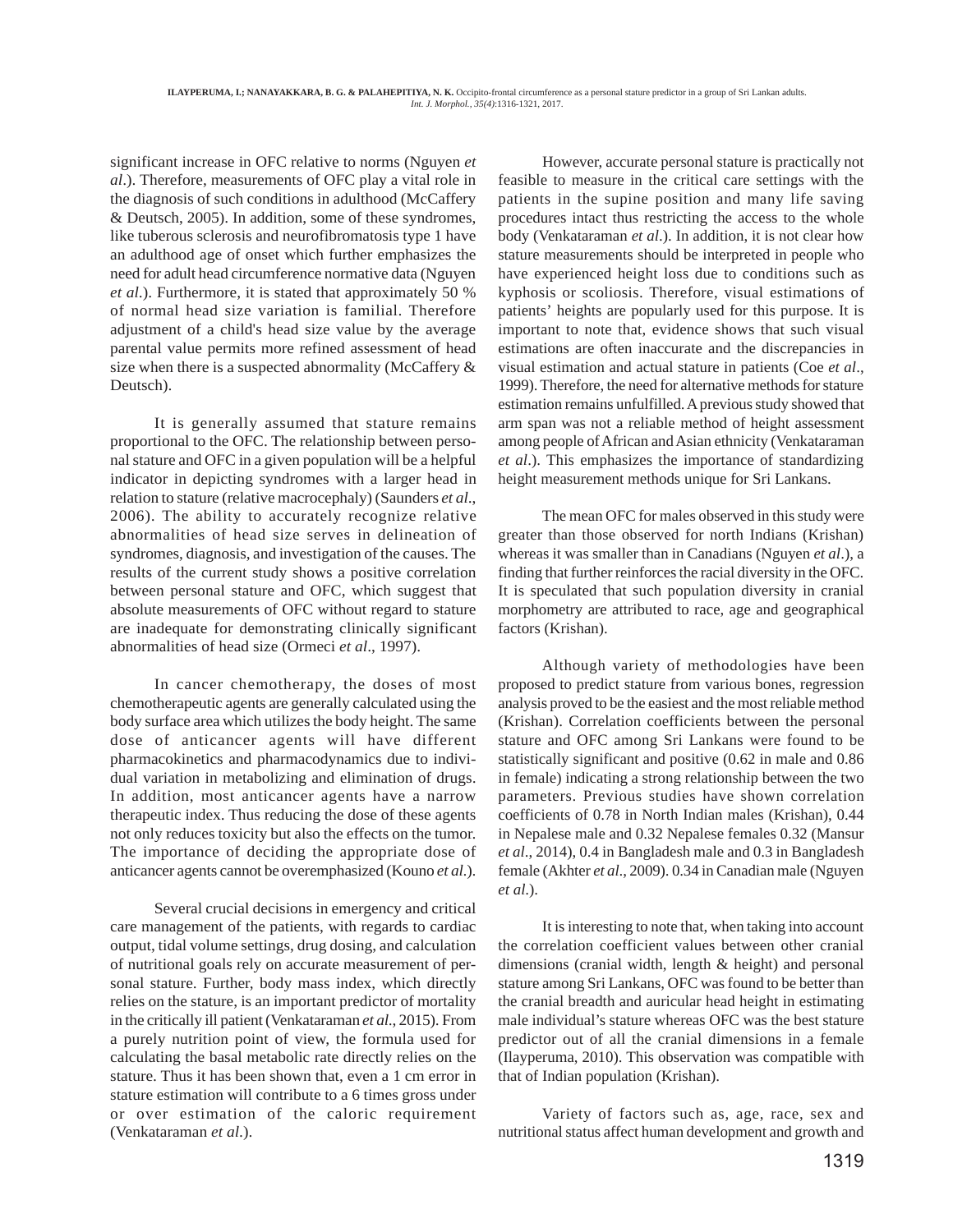therefore, different nomograms are required for different populations (Williams *et al*., 2000). The present study for the first time documents such norms for OFC and presents sex specific linear regression models for stature prediction in an adult Sri Lankan population. These formulae are valid for the Sri Lankan subjects belonging to the age group of 68 – 83 years. It is widely accepted that cranial morphology varies with the age of an individual (Wolf *et al*., 2003). In addition the height is also shown to progressively decrease with advancing age due to spinal cord shrinkage (Williams *et al*., 2000). The population, sex and age specific regression models proposed will be of immense practical use in clinical, medico-legal, anthropological and archeological studies where the personal stature of a subject can be calculated if the head circumference is known.

**ILAYPERUMA, I.; NANAYAKKARA, B. G. & PALAHEPITIYA, N. K.** Circunferencia occipito-frontal como predicción de la estatura en un grupo de adultos de Sri Lanka. *Int. J. Morphol., 35(4)*:1316-1321, 2017.

**RESUMEN:** La estimación precisa de la estatura es importante para calcular el índice de masa corporal, evaluar el estado nutricional, como también el riesgo de enfermedad cardiovascular, las necesidades energéticas y la adaptación de las dosis de los fármacos citostáticos. Sin embargo, varias situaciones, por ejemplo en situaciones de emergencias médicas o cuidados intensivos, los pacientes inmovilizados en cama o en silla de ruedas, se hace difícil o incluso imposible obtener la estatura usando métodos estandarizados. Por lo tanto, surge la necesidad de un método alternativo de predicción personal de la estatura. A pesar de su potencial utilidad práctica, se sabe poco sobre la relación entre la circunferencia occipito-frontal (COF) de la cabeza y la estatura entre los adultos de Sri Lanka. El objetivo de este estudio fue proponer una fórmula específica para la estimación de la estatura de acuerdo a población y sexo utilizando la COF. La estatura individual y la COF se registraron en un total de 156 cadáveres pertenecientes a individuos de 55-89 años de edad (hombre: n = 74, mujer: n = 82). Los sujetos con deformidades craneofaciales o antecedentes de trastornos neurológicos fueron excluidos del estudio. Se encontró que la estatura media (cm) (varón: 162,08 ± 9,02, mujer: 157,04  $\pm$  9,59) y OFC (cm) (hombre: 54,09  $\pm$  3,28, mujer: 52,88  $\pm$ 2,83) era significativamente diferente ( $P < 0.01$ ) entre los sexos. El coeficiente de correlación entre la COF y la estatura fue estadísticamente significativo y positivo tanto en varones (0,62) como en mujeres (0,86), lo que indica una fuerte relación entre los dos parámetros. Las fórmulas de regresión lineal para la predicción de la estatura utilizando la COF se obtuvieron de la siguiente manera: hombres: 70,52 + 1,69 (COF); mujeres: 3,48 + 2,92 (OFC). Las ecuaciones de predicción de la estatura que requieren una cinta métrica como la única herramienta para registrar la COF proporcionan una alternativa práctica para estimar la altura en aquellos pacientes que no pueden ponerse de pie por diversos motivos. Es un método sencillo, rentable, no invasivo y objetivo para la predicción personal de la estatura. La predicción exacta de la estatura del paciente, a su vez, reducirá los errores potenciales que pueden ocurrir cuando la estatura se estima sólo por observación visual en situaciones de emergencias o clínicas. Estudios complementarios son necesarios para evaluar la aplicabilidad de estas ecuaciones en otros grupos de edad.

### **PALABRAS CLAVE: Circunferencia occipito frontal; Estatura; Sri Lanka.**

## **REFERENCES**

- Abolhasanzadeh, A. & Farahani, M. R. Standard international classification of head shapes of 22-24 years old in Tehran. *J. Res. Med., 26(4)*:281-5, 2003.
- Akhter, Z.; Begum, J. A.; Banu, L. A.; Alam, M.; Hossain, S.; Amin, N. F.; Uddin, M. & Yasmin, Q. S. Stature estimation using head measurements in bangladeshi garo adult females. *Bangladesh J. Anat., 7(2)*:101-4, 2009.
- Bassey, E. J. Demi-span as a measure of skeletal size. *Ann. Hum. Biol., 13(5)*:499-502, 1986.
- Bays, H. E.; Chapman, R. H.; Grandy, S. & SHIELD Investigators' Group. The relationship of body mass index to diabetes mellitus, hypertension and dyslipidaemia: comparison of data from two national surveys. *Int. J. Clin. Pract., 61(5)*:737-47, 2007.
- Chiba, M. & Terazawa, K. Estimation of stature from somatometry of skull. *Forensic Sci. Int., 97(2-3)*:87-92, 1998.
- Chumlea, W. C.; Roche, A. F. & Steinbaugh, M. L. Estimating stature from knee height for persons 60 to 90 years of age. *J. Am. Geriatr. Soc., 33(2)*:116-20, 1985.
- Coe, T. R.; Halkes, M.; Houghton, K. & Jefferson, D. The accuracy of visual estimation of weight and height in pre-operative supine patients. *Anaesthesia, 54(6)*:582-6, 1999.
- del Sol, M. Cephalic index in a group of Mapuche individuals in the IX Region of Chile. *Int. J. Morphol., 23(3)*:241-6, 2005.
- Haboubi, N. Y.; Hudson, P. R. & Pathy, M. S. Measurement of height in the elderly. *J. Am. Geriatr. Soc., 38(9)*:1008-10, 1990.
- Harper, C.; Krill, J.; Raven, D. & Jones, N. Intracranial cavity volumes: a new method and its potential applications. *Neuropathol. Appl. Neurobiol., 10(1)*:25-32, 1984.
- Herout, P. M. & Erstad, B. L. Medication errors involving continuously infused medications in a surgical intensive care unit. *Crit. Care Med., 32(2)*:428-32, 2004.
- Ilayperuma, I. On the prediction of personal stature from cranial dimensions. *Int. J. Morphol., 28(4)*:1135-40, 2010.
- Ilayperuma, I. Evaluation of cephalic indices: A clue for racial and sex diversity. *Int. J. Morphol., 29(1)*:112-7, 2011.
- Kasai, K.; Richards, L. C. & Brown, T. Comparative study of craniofacial morphology in Japanese and Australian aboriginal populations. *Hum. Biol., 65(5)*:821-34, 1993.
- Kouno, T.; Katsumata, N.; Mukai, H.; Ando, M. & Watanabe, T. Standardization of the body surface area (BSA) formula to calculate the dose of anticancer agents in Japan. *Jpn. J. Clin. Oncol., 33(6)*:309- 13, 2003.
- Krishan, K. Estimation of stature from cephalo-facial anthropometry in north Indian population. *Forensic Sci. Int., 181(1-3)*:52.e1-6, 2008.
- Kwok, T. & Whitelaw, M. N. The use of armspan in nutritional assessment of the elderly. *J. Am. Geriatr. Soc., 39(5)*:492-6, 1991.
- McCaffery, P. & Deutsch, C. K. Macrocephaly and the control of brain growth in autistic disorders. *Prog. Neurobiol., 77(1-2)*:38-56, 2005.
- Mansur, D. I.; Haque, M. K.; Sharma, K.; Mehta, D. K. & Shakya, R. Use of head circumference as a predictor of height of individual. *Kathmandu Univ. Med. J. (KUMJ), 12(46)*:89-92, 2014.
- Nguyen, A. K. D.; Simard-Meilleur, A. A.; Berthiaume, C.; Godbout, R. &